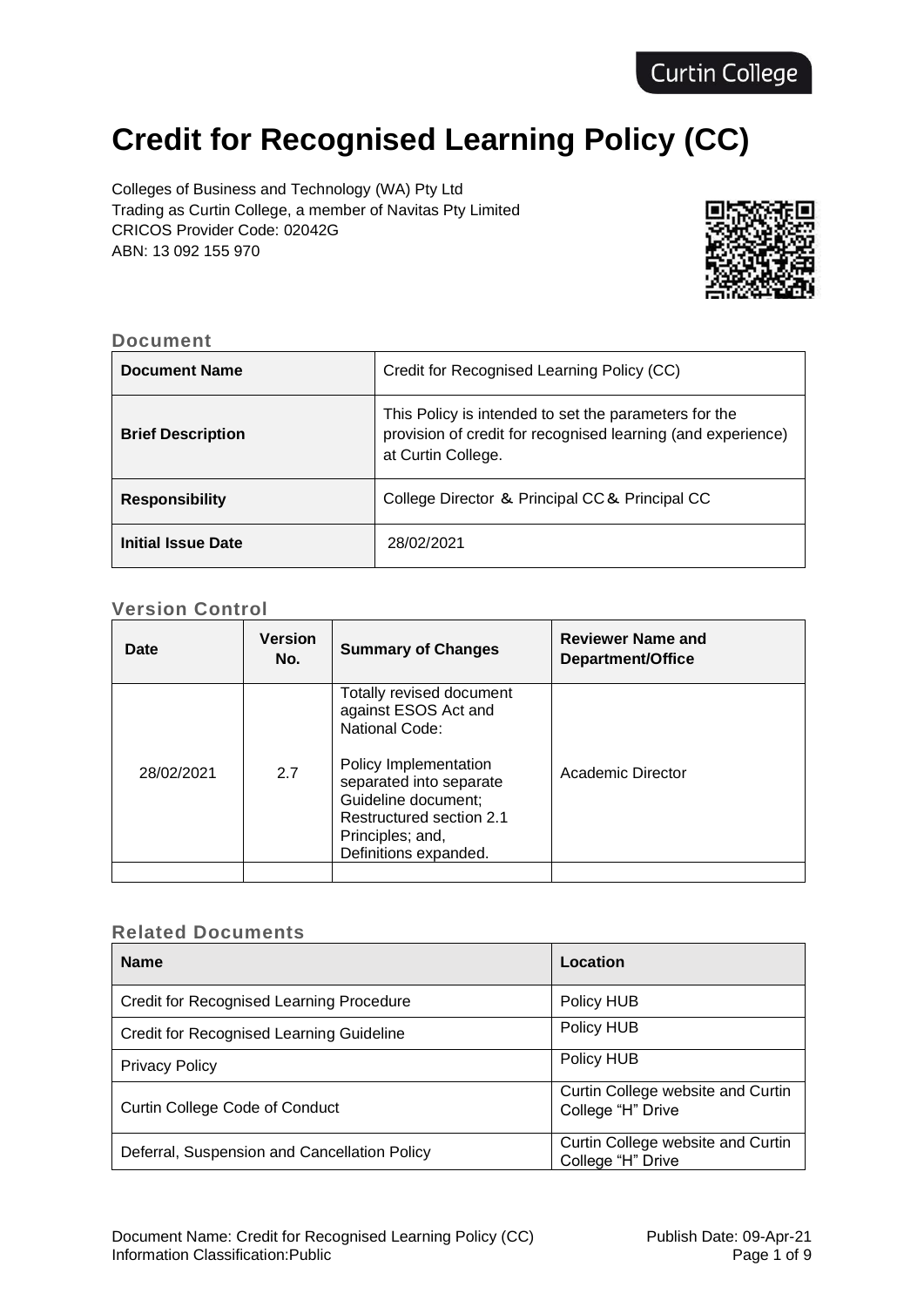| <b>Name</b>                                          | Location                                               |
|------------------------------------------------------|--------------------------------------------------------|
| <b>Enrolment Policy</b>                              | Curtin College website and Curtin<br>College "H" Drive |
| <b>Refund Policy</b>                                 | Curtin College website and Curtin<br>College "H" Drive |
| Credit for Recognised Learning Form                  | Curtin College 'H' Drive                               |
| CRL Professional or Life Experience Application Form | Curtin College 'H' Drive                               |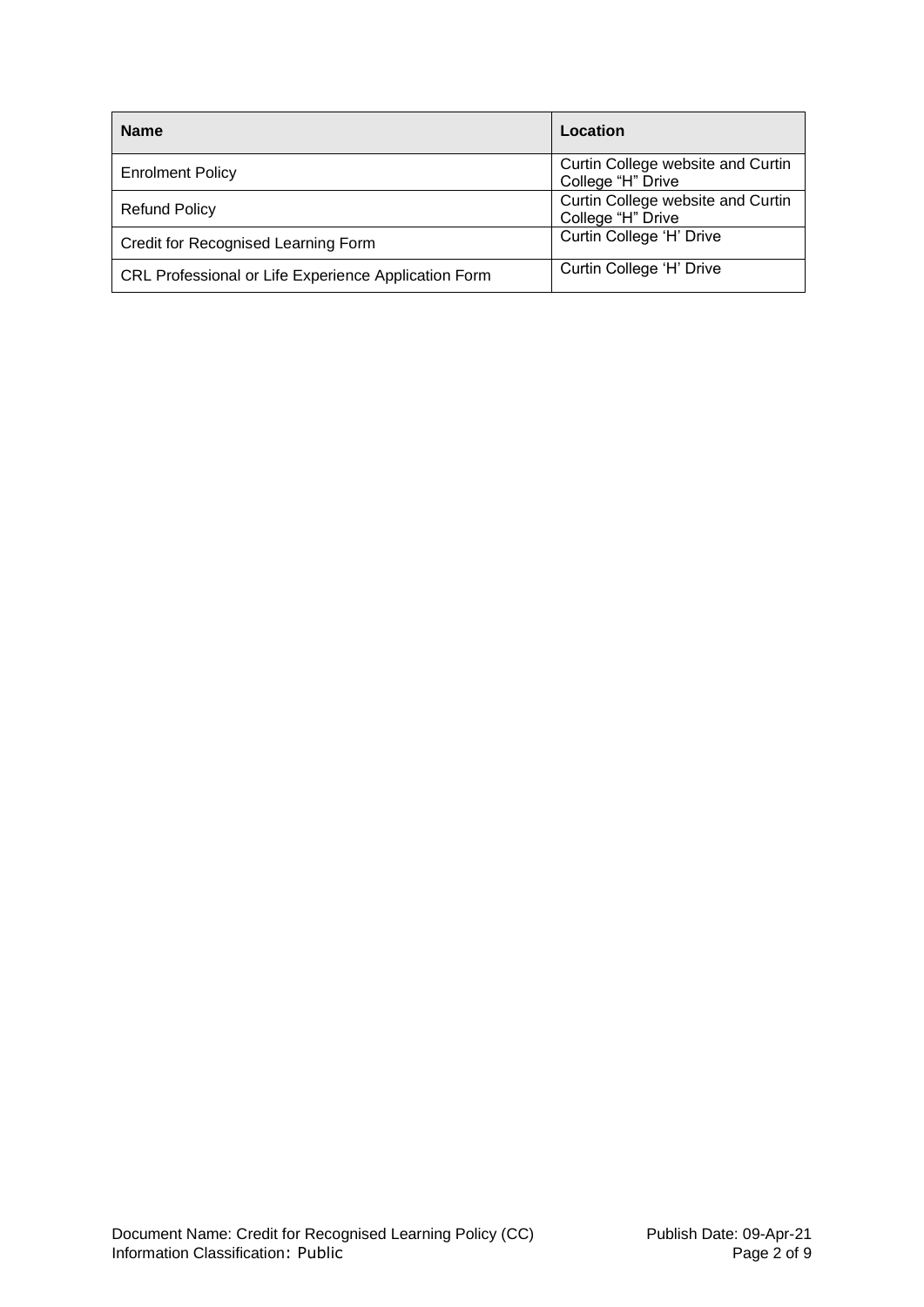# **Contents**

| $\mathbf{1}$   |  |
|----------------|--|
| 1.1            |  |
| 1.2            |  |
| 1.3            |  |
| $\overline{2}$ |  |
| 2.1            |  |
| 2.2            |  |
| 3              |  |
| $\overline{4}$ |  |
| 5              |  |
| 5.1            |  |
| 5.2            |  |
| 5.3            |  |
| 6              |  |
| $\overline{7}$ |  |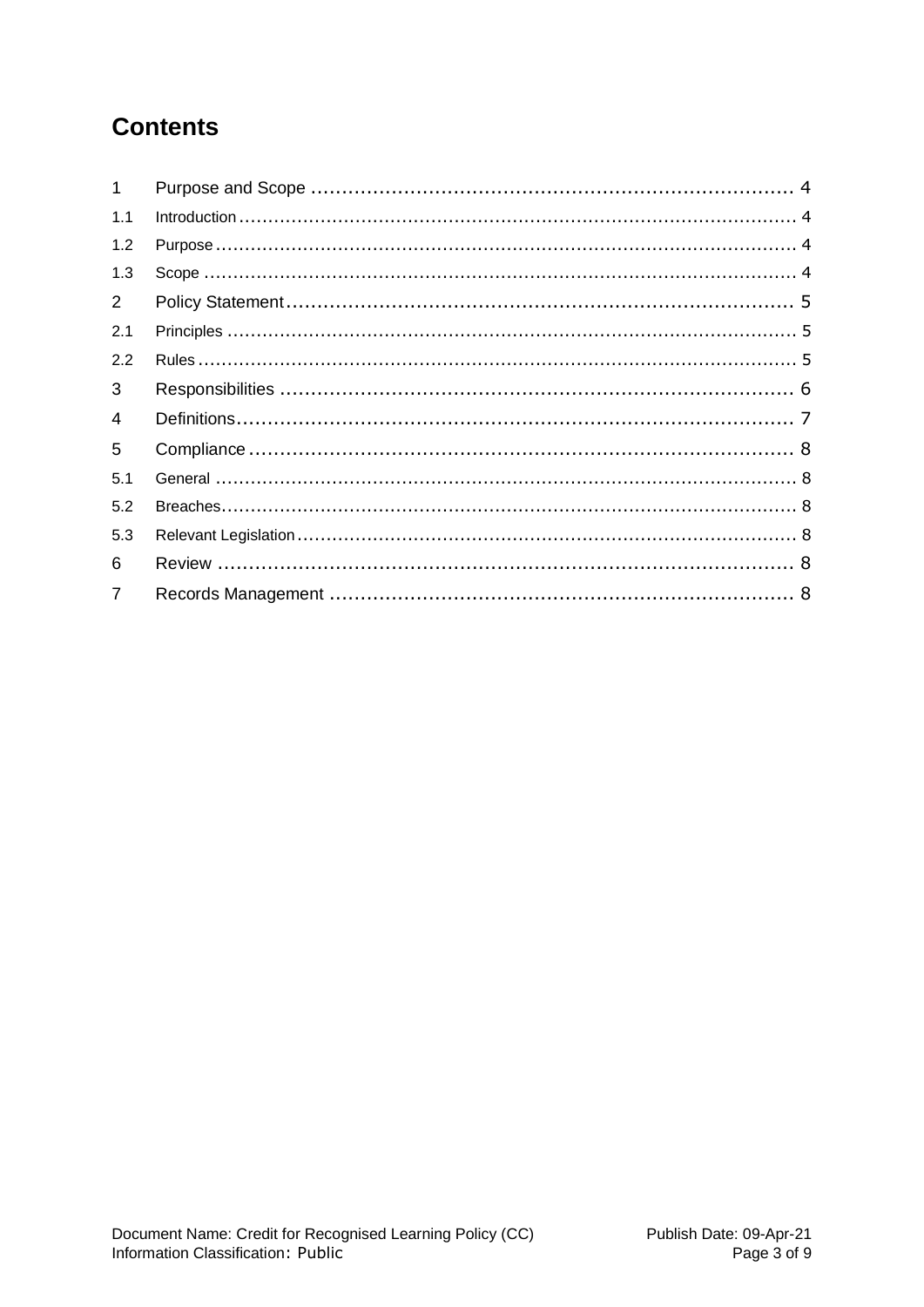# <span id="page-3-0"></span>1 Purpose and Scope

#### <span id="page-3-1"></span>1.1 Introduction

- a) This Credit for Recognised Learning Policy ("**Policy**") sets out the approach of Curtin College (the "**College**") relating to the management of awarding students credit for recognised learning and experience as set out in this document and related procedure and guideline. The Policy covers all units delivered at Curtin College.
- b) This policy has been developed in line with requirements set out in the:
	- i. Higher Education Standards (Threshold Standards) Framework (HESF) 2015;
	- ii. National Code of Practice for Registration Authorities and Providers of Education and Training to Overseas Students (2018); and,
	- iii. Education Services for Overseas Students (ESOS) Act 2000.

#### <span id="page-3-2"></span>1.2 Purpose

- a) The purpose of this Policy is to confirm that the College undertakes the awarding of credit for recognised learning in a fair and timely manner.
- b) The Policy has been designed to ensure that the procedure for granting 'Credit for Recognised Learning' (CRL) is robust so that the granting of credit to a student does not actually disadvantage that student.
- c) The Policy covers the granting of credit to all units taught at the College inclusive of:
	- i. Curtin College units (i.e., Curtin College owns the intellectual property); and,
	- ii. Curtin University units (i.e., Curtin University owns the intellectual property).

#### <span id="page-3-3"></span>1.3 Scope

- a) The Policy has been prepared in accordance with legislation as noted in 1.1 b) above.
- b) It therefore sets out how the College complies with relevant legal standards and regulations regarding the awarding of credit for recognition of learning and experience at the College.
- c) The policy applies equally to both new and continuing students and/or any students being taught by a partner provider.
- d) The policy is applicable to all students who are enrolled in or intend to enrol in units of study offered by or overseen by the College.
- e) The policy recognises the importance of:
	- i. formal and informal learning;
	- ii. work related experience; and/or
	- iii. life experience;

to an extent that is consistent with maximising student success and progression whilst maintaining academic integrity and established academic standards.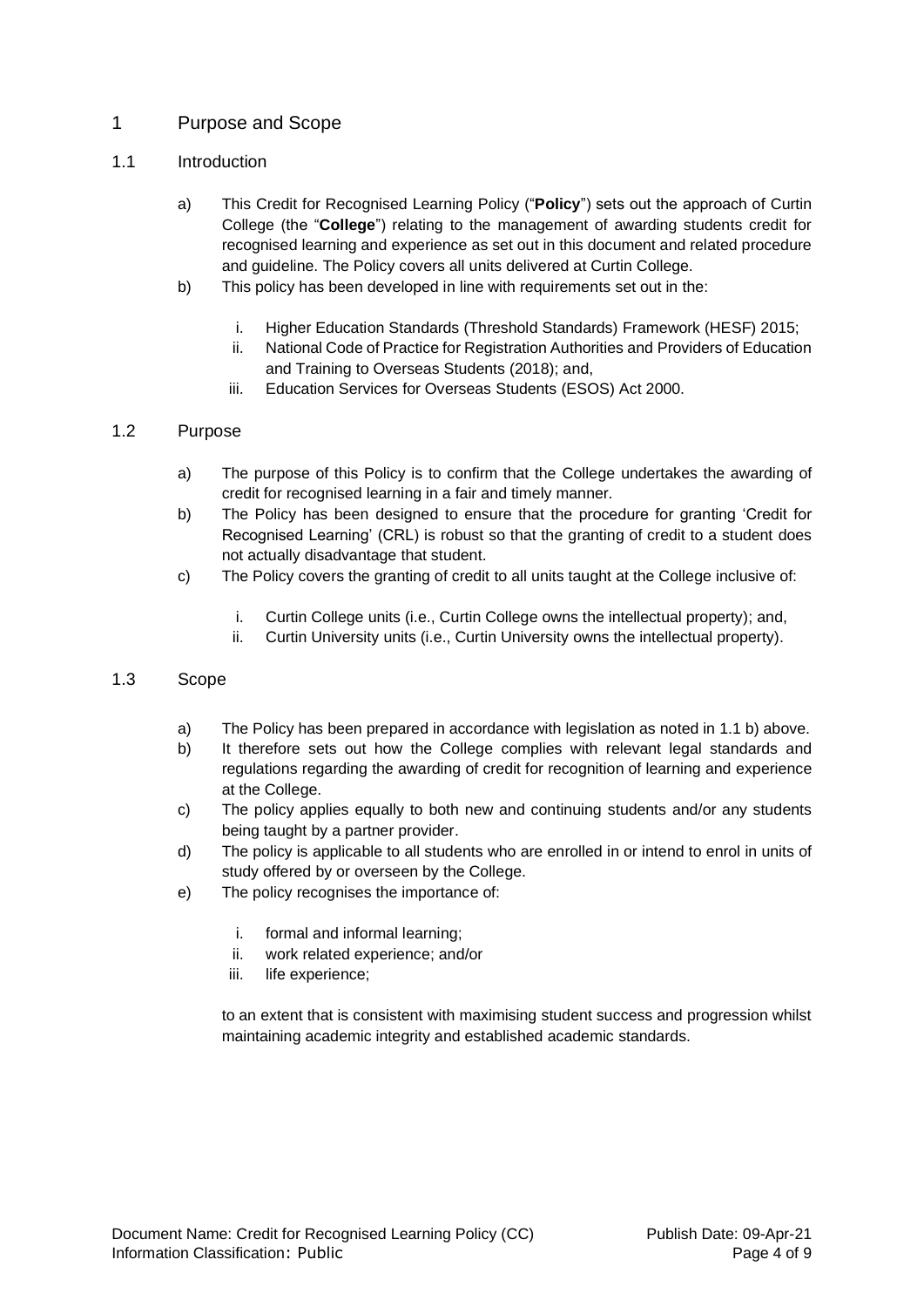# <span id="page-4-0"></span>2 Policy Statement

#### <span id="page-4-1"></span>2.1 Principles

- a) Curtin College's approach to granting credit for recognised learning is based on the following principles:
	- i. Decisions regarding the awarding of credit for prior learning will be founded on evidence-based academic judgment about equivalence of learning;
	- ii. All decisions will be shared with the applying student and records of all decisions will be maintained on the student's electronic record:
	- iii. The College's policies and processes will reflect the current obligations as stipulated in regulatory regulations and requirements inclusive of credit approvals being noted in a student's record of results;
	- iv. Decisions will be made in a timely and reasonable manner;
	- v. The equivalency of learning experience will be factored into all decisions regarding credit;
	- vi. Students, staff and other interested parties will be able to easily access details of the College's approach to and arrangements for the granting of Credit for Recognised Learning; and,
	- vii. Awarding CRL will not academically disadvantage the student nor will it compromise the integrity of the course of study and the final qualification.

#### <span id="page-4-2"></span>2.2 Rules

- a) Decisions regarding the awarding of CRL will be informed by the following rules:
	- i. Consideration for CRL will be given to units completed towards a course at any Australian University, TAFE, secondary school or Registered Training Organisation, other accredited Higher Education providers or overseas equivalents of these as per the AQF;
	- ii. Consideration for CRL will be given to non-accredited or informal study/learning, professional/work experience, volunteering or life experience;
	- iii. As part of assuring learning equivalence, the unit content of the prior unit studied will need at least an 80% match to the Curtin College unit for which CRL is being requested;
	- iv. Where a request for CRL applies to a Diploma or Graduate Certificate unit which is also taught at Curtin University, the University will be asked to assess the application and make a recommendation on the CRL to be granted.
	- v. Where a request for CRL applies to a unit not covered by 2.2 a) iv above, the application will be assessed by Admissions following advice and guidance from the Program Manager or Academic Director.
- b) This policy and related documentation are accessible through the Curtin College website at: <https://www.curtincollege.edu.au/>
- c) Any recommendations for process improvement or policy change arising will be forwarded to the College Leadership Team for recording and consideration, before being sent to the Academic Board for approval.
- d) This policy and related procedures will be communicated to staff via email, intranet and at ongoing staff information sessions.
- e) New staff will receive policy information during the induction process.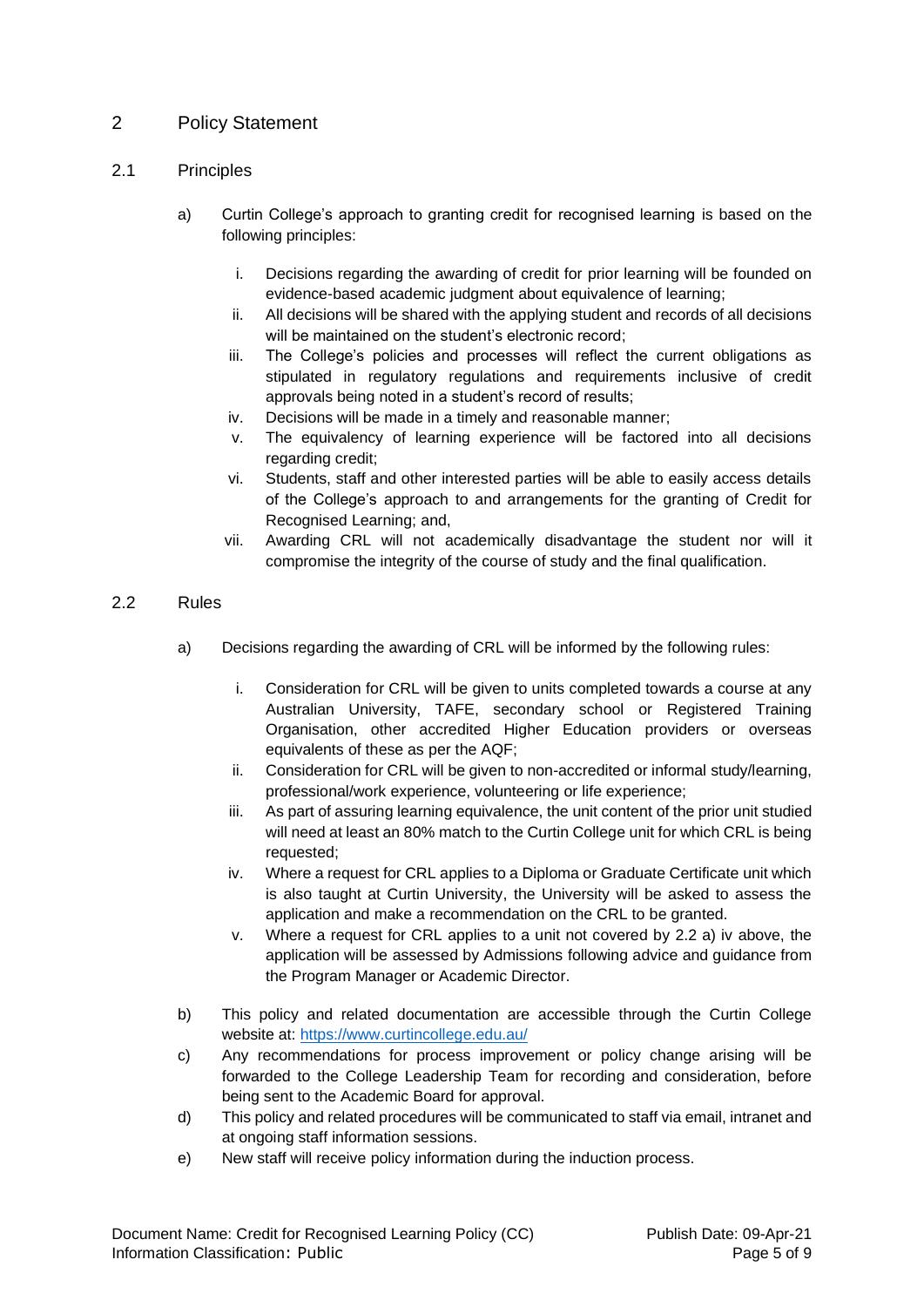# 3 Responsibilities

a) Each of the positions involved in implementing and achieving Procedure objectives and carrying out procedures are clearly described below:

<span id="page-5-0"></span>

| Responsibility                                                                   | CDP | SAS<br>Mgr   | <b>MQRC</b>  | Academic<br>Director | <b>DMA</b> | Prog.<br>Mgr | Admissions<br>Mgr | Unit<br>Co-ord. | Curtin<br>Intl/Fac | Academic<br>Board | <b>Students</b> | <b>ALL</b>   |
|----------------------------------------------------------------------------------|-----|--------------|--------------|----------------------|------------|--------------|-------------------|-----------------|--------------------|-------------------|-----------------|--------------|
| Make application and supply all required documents                               |     | S.           | S            | A                    |            |              | C                 |                 |                    |                   | R               |              |
| <b>Establish CRL Registers</b>                                                   |     | $\mathbb S$  | Α            | R                    |            |              | $\mathbf C$       |                 |                    |                   |                 |              |
| Confirm details in CRL Registers                                                 |     | S            | C            | A                    | C          | R.           | S                 | S               |                    |                   |                 |              |
| Maintain CRL Registers                                                           |     | S            | S            | A                    |            | $\mathsf{R}$ | $\mathbb S$       | $\mathbb S$     |                    |                   |                 |              |
| Manage appropriate storage of CRL Registers                                      |     | S            | C            | A                    |            | $\mathsf{R}$ | C                 | S               |                    |                   |                 |              |
| Inform Students of decisions                                                     |     | $\mathsf{R}$ | S            | A                    |            | R.           | $\mathsf{R}$      | S               |                    |                   |                 |              |
| Assess applications for Curtin College IP                                        |     | S            | S            | A                    |            | $\mathsf{R}$ | S                 | S               |                    |                   |                 |              |
| Assess applications for Curtin University IP                                     |     | S            | S            | A                    |            | S            | S                 | S               | R                  |                   |                 |              |
| Confirm and Endorse changes                                                      |     | S            | C            | R                    | S.         | S            | S                 | S               | C                  | A                 |                 |              |
| Monitor students granted CRL                                                     |     | S            | S            | A                    | C          | R.           | S                 | S               |                    |                   |                 | $\mathsf{R}$ |
| Prepare reports and report to Academic Board                                     |     | S            | S            | A and R              | C          | S            | S                 | S               | C                  |                   |                 |              |
| Report to CDP on review and evaluation process                                   |     | S            | $\mathsf{C}$ | A                    | S          | $\mathsf{R}$ | S                 | S               |                    |                   |                 |              |
| Implement changes to entry requirements                                          |     | S            | C            | A                    | R          | R            | S                 | S               |                    |                   |                 |              |
| Implement changes to CRL process                                                 |     | S            | C            | A                    | S          | R            | S                 | S               | C                  |                   |                 |              |
| $R =$ Responsible, A = Accountable, S = Supporting, C = Consulting, I = Informed |     |              |              |                      |            |              |                   |                 |                    |                   |                 |              |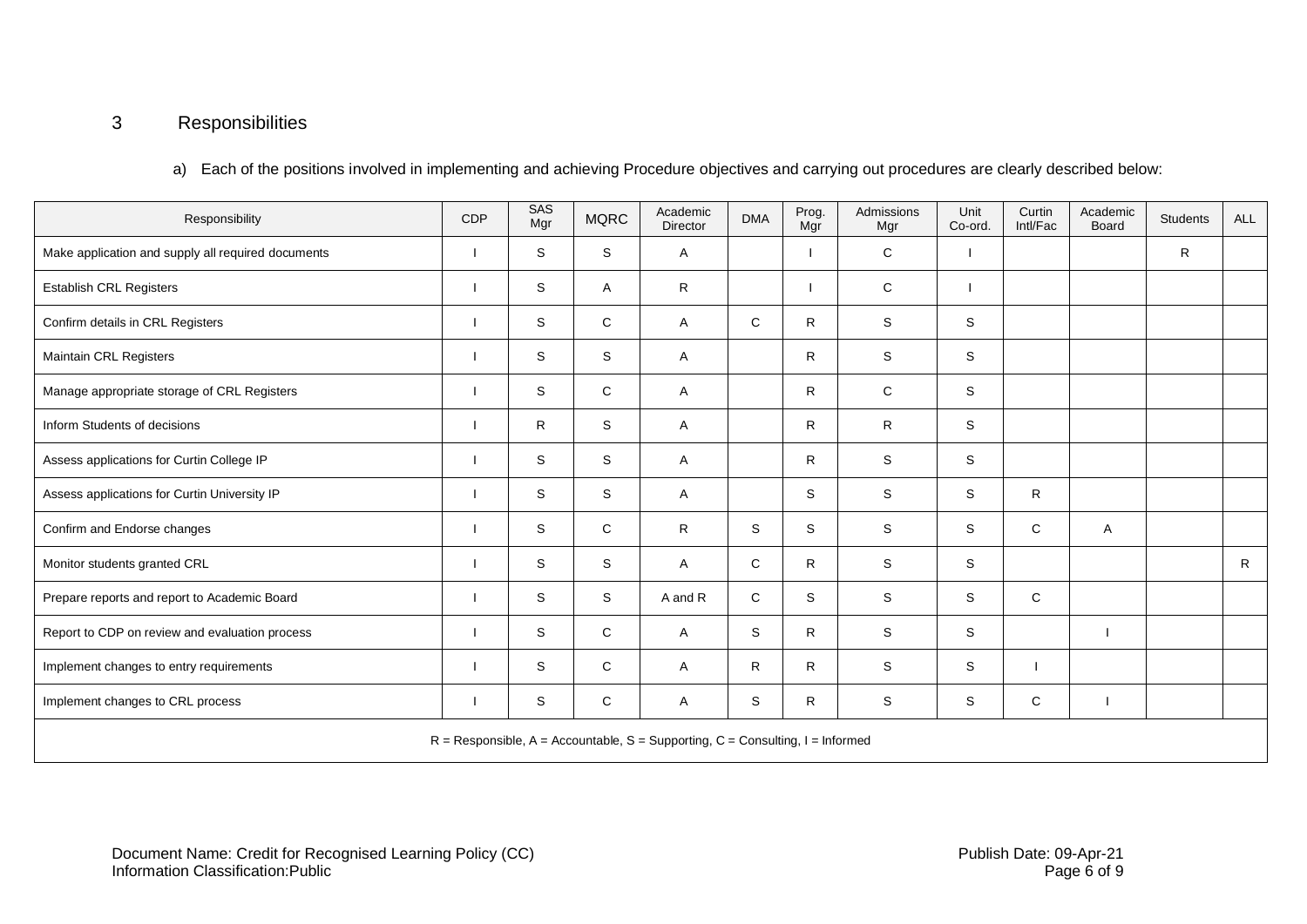| Responsibility                                                                   | <b>CDP</b> | SAS<br>Mgr | <b>MQRC</b> | Academic<br>Director | <b>DMA</b> | Prog.<br>Mgr | Admissions<br>Mgr | Unit<br>Co-ord. | Curtin<br>Intl/Fac | Academic<br>Board | Students | ALL I |
|----------------------------------------------------------------------------------|------------|------------|-------------|----------------------|------------|--------------|-------------------|-----------------|--------------------|-------------------|----------|-------|
| Conduct review and evaluation each trimester/semester                            |            |            | ◡           | A                    | c          |              | S                 | c               | $\sim$<br>◡        |                   |          |       |
| Ensure Navigate records are up to date                                           |            | A and R    |             |                      |            |              | c                 | 5               |                    |                   |          | R     |
| $R =$ Responsible, A = Accountable, S = Supporting, C = Consulting, I = Informed |            |            |             |                      |            |              |                   |                 |                    |                   |          |       |

# 4 Definitions

a) Unless the contrary intention is expressed in this Policy, the following words (when used in this policy) have the meaning set out below:

<span id="page-6-0"></span>

| <b>Term</b>                  | <b>Meaning</b>                                                                                                                                                                               |
|------------------------------|----------------------------------------------------------------------------------------------------------------------------------------------------------------------------------------------|
| <b>AQF</b>                   | Means the Australian Qualifications Framework and constitutes the national policy for regulated qualifications in Australian education and training. It incorporates the qualifications from |
|                              | each education and training sector into a single comprehensive national qualifications framework.                                                                                            |
| <b>Business Unit Manager</b> | Means the College Director and Principal of Curtin College.                                                                                                                                  |
| <b>CRL</b>                   | Means Credit for Recognised Learning. CRL comes in three categories:                                                                                                                         |
|                              |                                                                                                                                                                                              |
|                              | Block Credit – is credit granted towards whole stages of study (study periods) or components within a program of study leading to a qualification;                                           |
|                              | Exemption – is credit granted towards particular or specific unit/s of study within a course, it is also called "specified Credit at Curtin"; and,                                           |
|                              | Unspecified Credit – is credit granted towards unspecified optional or elective units of study.                                                                                              |
| <b>CRL Process</b>           | Means a process that assesses the knowledge and skills a person has gained through previous learning (formal or informal), work experience, training,                                        |
|                              | volunteering and/or life experience. A request for CRL may result in the applicant meeting the entry requirements for a Curtin College course or being granted CRL for a unit within a       |
|                              | Curtin College course.                                                                                                                                                                       |
| <b>CRICOS</b>                | Means the commonwealth Register of Institutions and Courses for Overseas Students (CRICOS)                                                                                                   |
| Diploma Stage One            | Means a higher education award comprising 8 units of study. Stage One enables students who have completed an Australian Year 11 equivalent to commence their university                      |
|                              | foundation studies. Successful completion of Stage One enables the student to progress into Stage Two (see below)                                                                            |
| Diploma Stage Two            | Means a higher education award comprising 8 units of study. Stage Two enables students who have completed an Australian Year 12 equivalent to commence their first-year university           |
|                              | studies. Successful completion of Stage Two enables students to progress into second year of their university studies.                                                                       |
| <b>NLT</b>                   | Means the Navitas Leadership Team of the Company                                                                                                                                             |
| Company                      | Means Navitas Pty Ltd ACN 109 613 309 having its registered office at Level 8, Brookfield Place, Perth, 6000.                                                                                |
| Group                        | Means the Company Navitas Pty Limited and all of its subsidiaries.                                                                                                                           |
| <b>Graduate Certificate</b>  | Means a higher education award comprising four units of study that total 100 credit points and enable successful graduates to progress into a coursework Master's degree at university.      |
| <b>Partner Provider</b>      | Means an institution that provides a course which is CRICOS (see above) registered as being offered by Curtin College. The College overseas all matters relating to the delivery of          |
|                              | those courses.                                                                                                                                                                               |
| <b>PPP</b>                   | Means Postgraduate Preparation Programme, which is a course that prepares international students for the Graduate Certificate and further postgraduate studies at university.                |
| Provider                     | Means the College which is a higher education provider recognised by TEQSA.                                                                                                                  |
| Website (where relevant)     | Means the College's website where information is available to employees, staff and other interested persons or organisations.                                                                |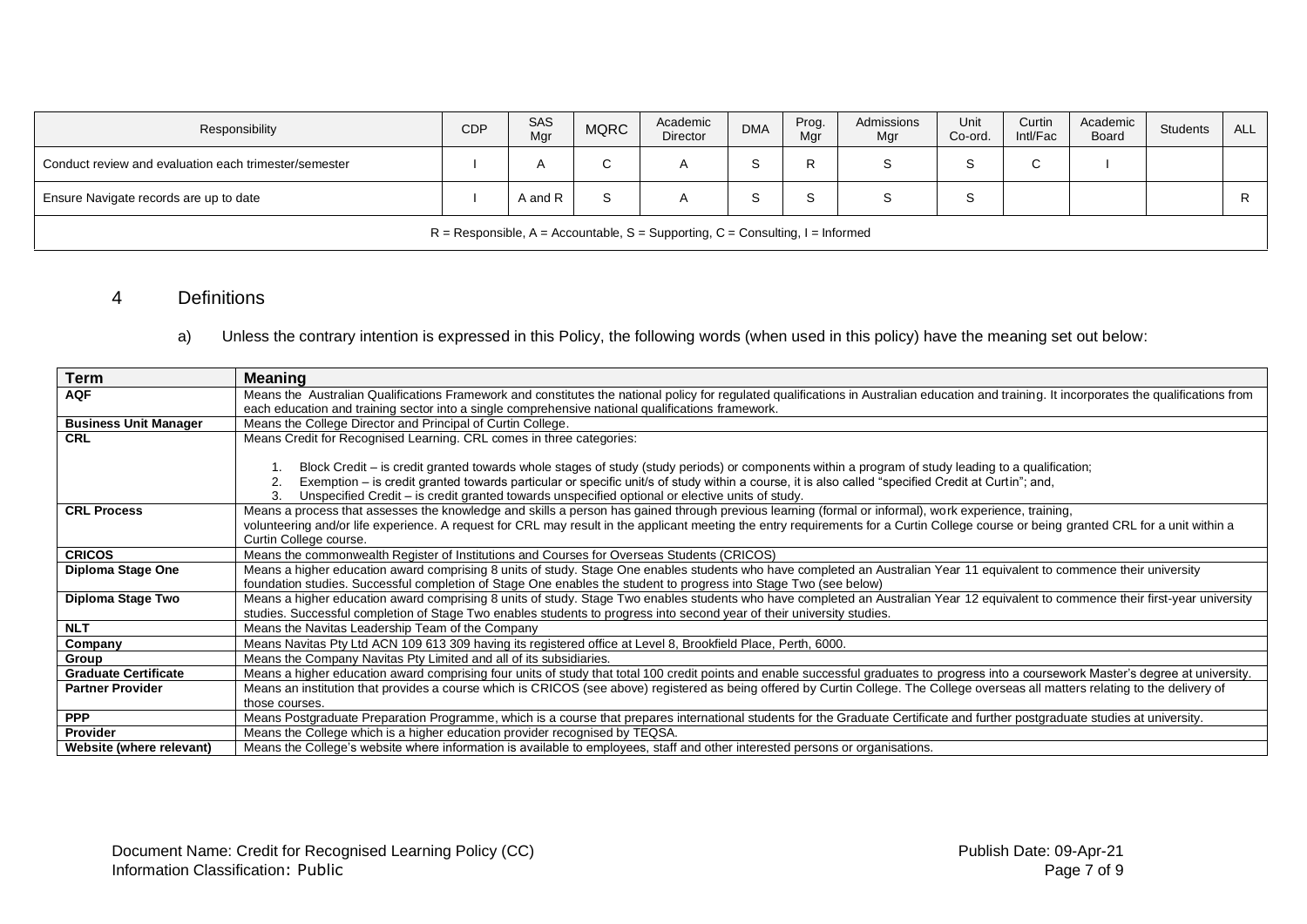# <span id="page-7-0"></span>5 Compliance

#### <span id="page-7-1"></span>5.1 General

- a) All staff involved in the granting of CRL will be required to confirm they have read and understood this Policy and all associated documents.
- b) This policy and related procedures will be communicated to staff via email, intranet and at ongoing staff information sessions.
- c) New staff will receive policy information during the induction process.

#### <span id="page-7-2"></span>5.2 Breaches

- a) Breaches of compliance with this policy and all associated documents, may result in disciplinary action being taken against the offender.
- b) Breaches of this policy and all associated documents will be recorded in the 'breach register' and may be reported as a breach of academic integrity.

#### <span id="page-7-3"></span>5.3 Relevant Legislation

- a) The Manager of Quality, Risk and Compliance at the College will ensure that staff are aware of all relevant legislation as noted below:
	- i. Higher Education Standards (Threshold Standards) Framework (HESF) 2015; [Higher Education Standards Framework \(Threshold Standards\) 2015](https://www.legislation.gov.au/Details/F2015L01639)  [\(legislation.gov.au\)](https://www.legislation.gov.au/Details/F2015L01639)
	- ii. National Code of Practice for Registration Authorities and Providers of Education and Training to Overseas Students (2018); [National Code of Practice for](https://www.legislation.gov.au/Details/F2017L01182)  [Providers of Education and Training to Overseas Students 2018](https://www.legislation.gov.au/Details/F2017L01182)  [\(legislation.gov.au\);](https://www.legislation.gov.au/Details/F2017L01182)
	- iii. Education Services for Overseas Students (ESOS) Act 2000; The ESOS [legislative framework \(internationaleducation.gov.au\);](https://internationaleducation.gov.au/regulatory-information/Education-Services-for-Overseas-Students-ESOS-Legislative-Framework/ESOS-Regulations/Pages/default.aspx)
	- iv. TEQSA's Guidance Note [Guidance Note: Credit and Recognition of Prior](https://www.teqsa.gov.au/for-providers/resources/guidance-note-credit-and-recognition-prior-learning)  [Learning | Tertiary Education Quality and Standards Agency \(teqsa.gov.au\)](https://www.teqsa.gov.au/for-providers/resources/guidance-note-credit-and-recognition-prior-learning) and,
	- v. Student Visa subclass 500 [Subclass 500 Student visa \(homeaffairs.gov.au\).](https://immi.homeaffairs.gov.au/visas/getting-a-visa/visa-listing/student-500)
- b) Awareness is managed through staff meetings and training sessions in the wake of regulatory change and expectations.

#### <span id="page-7-4"></span>6 Review

- a) This Policy is tested and reviewed annually by the Academic Director of the College in line with the IT Security readiness schedule and any changes to the regulatory compliance requirements, legislation, regulation and guidelines.
- b) This review process aims to ensure alignment to appropriate strategic direction and continued relevance to the College's current and planned operations.

# <span id="page-7-5"></span>7 Records Management

All records in relation to this document will be managed as follows: